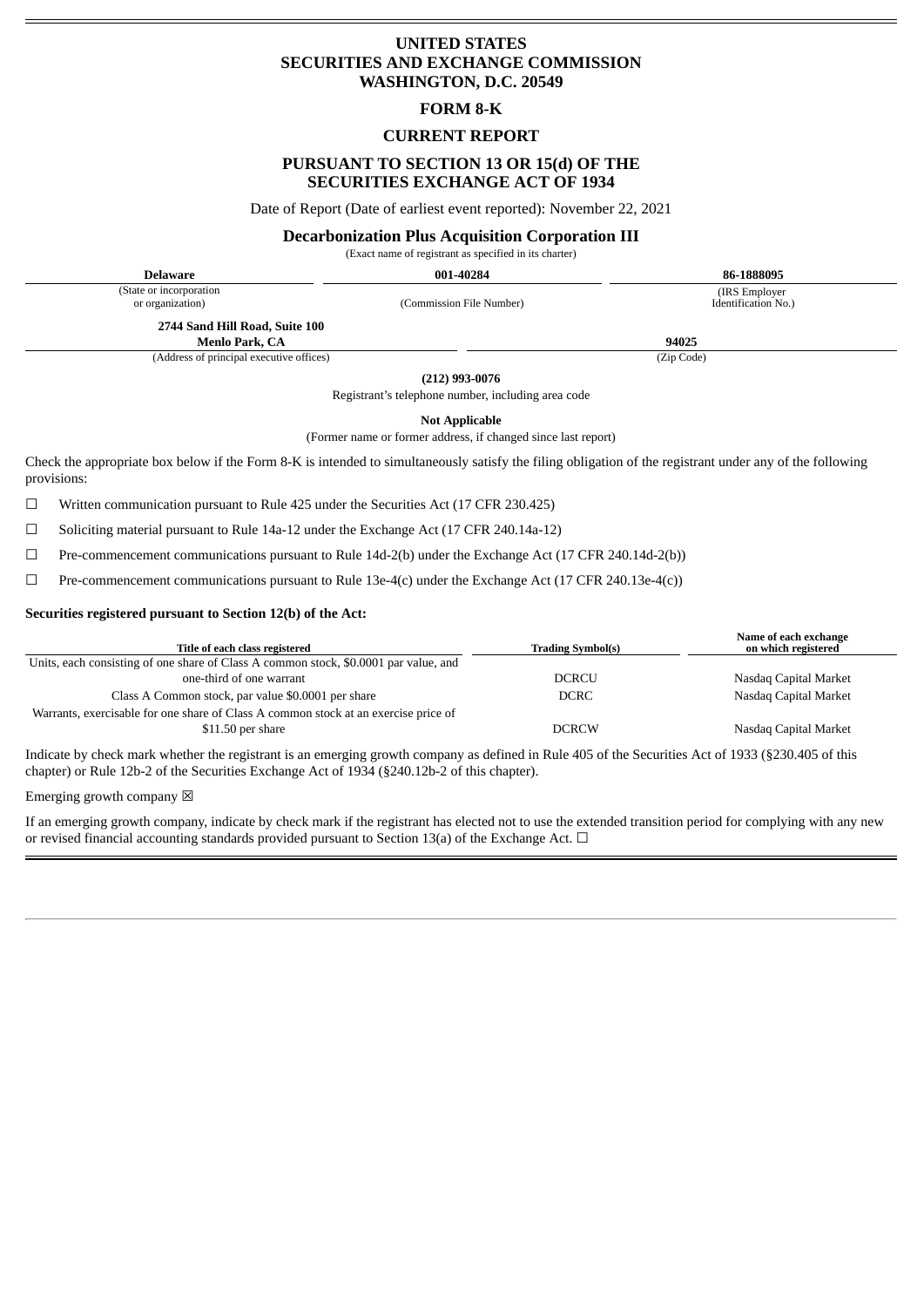#### Item 4.02 Non-Reliance on Previously Issued Financial Statements or a Related Audit Report or Completed Interim Review.

Decarbonization Plus Acquisition Corporation III, a Delaware corporation (the "Company"), was formed for the purpose of effecting a merger, capital stock exchange, asset acquisition, stock purchase, reorganization or similar business combination with one or more businesses (the "Initial Business Combination"). The amended and restated certificate of incorporation of the Company (the "Charter") provides that, prior to the consummation of the Initial Business Combination, the Company shall provide all holders of shares of Class A common stock, par value \$0.001 per share, of the Company ("Class A common stock") included as part of the units sold in the Company's initial public offering (the "Offering Shares") with the opportunity to have their Offering Shares redeemed upon the consummation of the Initial Business Combination pursuant to, and subject to the limitations of, the terms of the Charter; provided, however, that the Company shall not redeem or repurchase Offering Shares to the extent that such redemption would result in the Company's failure to have net tangible assets (as determined in accordance with Rule  $3a51-1(g)(1)$  of the Securities Exchange Act of 1934, as amended, (or any successor rule) in excess of \$5 million or any greater net tangible asset or cash requirement which may be contained in the agreement relating to the Initial Business Combination.

In accordance with Financial Accounting Standards Board Accounting Standards Codification 480, "Distinguishing Liabilities from Equity" ("ASC 480"), redemption provisions not solely within the control of the Company require common stock subject to redemption to be classified outside of permanent equity. In the Company's (i) financial statements as of March 31, 2021 and for the period from January 29, 2021 (inception) to March 31, 2021 included in the Company's Quarterly Report on Form 10-Q filed with the U.S. Securities and Exchange Commission (the "SEC") on June 4, 2021 and (ii) financial statements as of June 30, 2021 and for the period from January 29, 2021 (inception) to June 30, 2021 included in the Company's Quarterly Report on Form 10-Q filed with the SEC on August 16, 2021 (collectively, the "Financial Statements"), the Company classified a portion of the Offering Shares in permanent equity, or total stockholder's (deficit) equity. Although the Company did not specify a maximum redemption threshold, the Charter provision described above does not permit the Company to redeem Offering Shares in an amount that would cause its net tangible assets to be less than \$5,000,001. Management has now determined, after consultation with its advisors, that the Offering Shares can be redeemed or become redeemable subject to the occurrence of future events considered to be outside the Company's control. Accordingly, the Company's management has concluded that the Company should present all Offering Shares as temporary equity and recognize accretion from the initial book value to redemption value at the time of the Company's initial public offering and in accordance with ASC 480.

On November 22, 2021, the Audit Committee of the Board of Directors of the Company (the "Audit Committee") concluded, after discussion with the Company's management, that the Financial Statements should no longer be relied upon due to changes required to reclassify all of the Company's Offering Shares in temporary equity. As such, the Company intends to file an amendment to its Quarterly Report on Form 10-Q for the quarterly period ended September 30, 2021 reflecting this reclassification (the "Amended Third Quarter 10-Q"). The adjustments to the Financial Statements will be set forth through expanded disclosure in the financial statements included in the Amended Third Quarter 10-Q.

The Company's management and the Audit Committee have discussed the matters disclosed in this Current Report on Form 8-K with WithumSmith+Brown, PC, the Company's independent registered accounting firm.